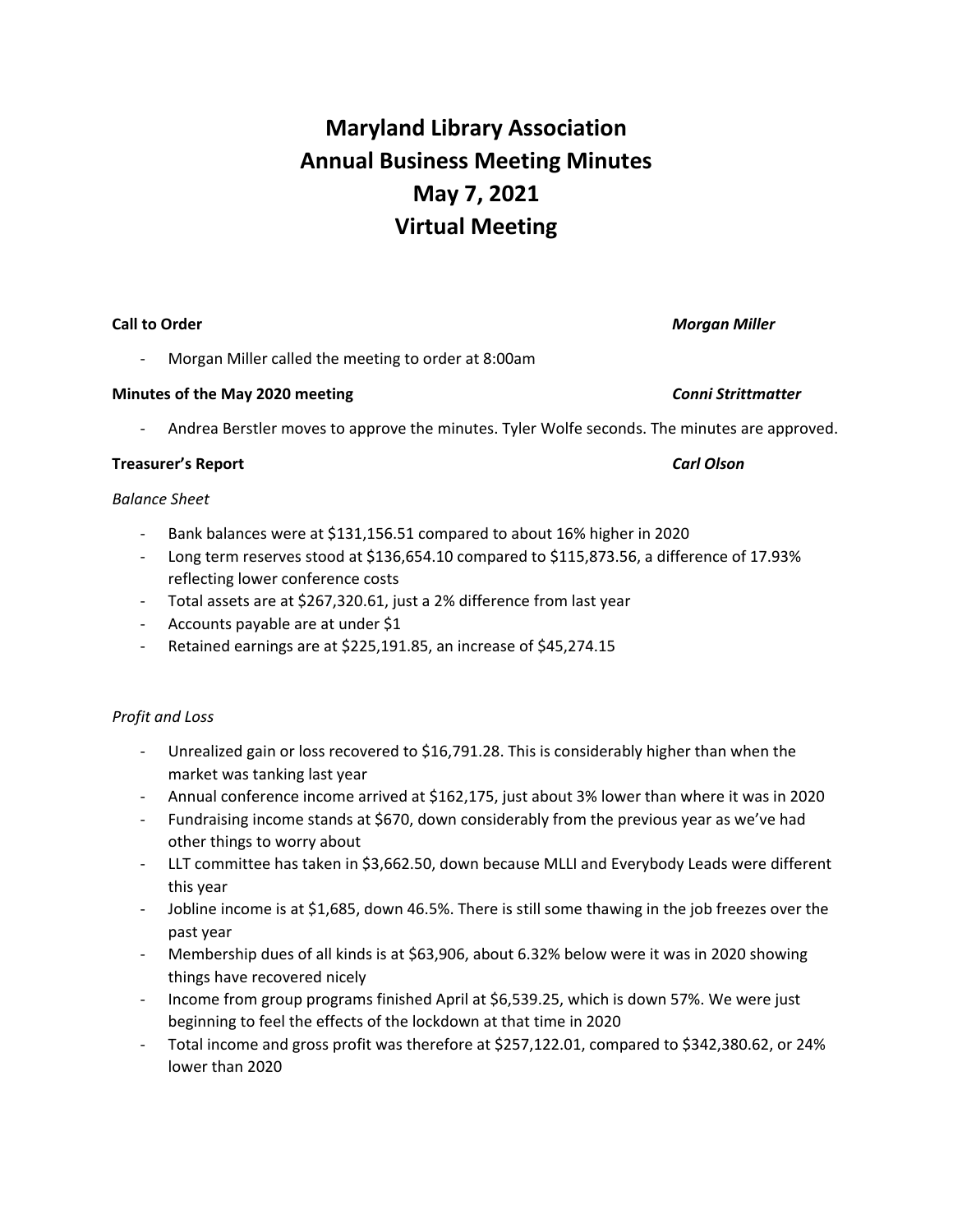- Conference expenses are at \$50,510.19, compared to \$9,327.09. This reflects the different timing of outgoing expenses between virtual and in person conferences
- Bank and Credit card fees came to \$5,380.21, lower by about close to 37%
- Committee expenses are still 100% lower than this time in 2020
- Scholarships are at \$2,025, almost 20% higher than last year
- Maryland Author Award set aside \$4,000
- Office expenses are at \$9,507.15, lower by about just under 24% than April, 2020
- Personnel expenses total \$101,307.44, slightly lower than where it was last year
- Group program expenses remain at \$1,693.75, down just under 60% from April, 2020
- Total expenses were therefore \$216,359.51, down 14.14% from April, 2020
- Net operating income is at \$40,762.50, down just under 55% from the previous year
- With adjustments of other income of \$1,366.97, net income was at \$42,129.47, which is down 54.6% from the previous year. At that point, we had not yet moved to an online pricing structure for programs and things were in transition

# *Budget vs. Actuals*

- Annual conference income at \$162,175 is just over 80% of what was anticipated
- Fundraising income of \$670 is 3.74% of what was budgeted
- LLT committee income of \$3,662.50 is 11.37% of what was budgeted
- Membership dues of \$63,906 is just under 78% of what was budgeted
- Group program income brought in \$6,539.25, which is 26.16% of what was anticipated
- Total income and Gross Profit is \$257,122.01, which is just over 70% of the budgeted figure
- Conference expenses come in at \$50,510.19, which is 43.77% of the budgeted figure. This time last year, we weren't sure if we would have an in person conference and had moved with that assumption until the fall
- Scholarships have dispersed 67.5% of the budgeted amount
- Maryland Author Award dispersed \$4,000
- Office expenses are at \$9,507.15, against a budget of \$19300, under 50%
- Personnel expenses of \$101,307.44 are at 65.68%
- Program expenses are at \$1,693.75 against a budget of \$5,000 is just over 1/3 of the budgeted amount
- Total expenses were therefore at \$216,359.51 against a budgeted amount of \$366,682, 59% of the budgeted figure
- Net income is substantially ahead of where we were hoping to end in July at \$42,129.47. We were hoping to end at \$767.88. We are in a good position to accomplish that goal with only two months left in the fiscal year

# *Questions & Comments*

- Morgan Miller recognized and thanked Carl for the thoughtful and insightful analysis he provides during this difficult budget period.
- Tyler Wolfe moves to file the treasurer's report for audit. Andrea Berstler seconds. All in favor.

# **Nominations and Elections Committee Report** *Joe Thompson*

### **ELECTION RESULTS FOR 2021-2022**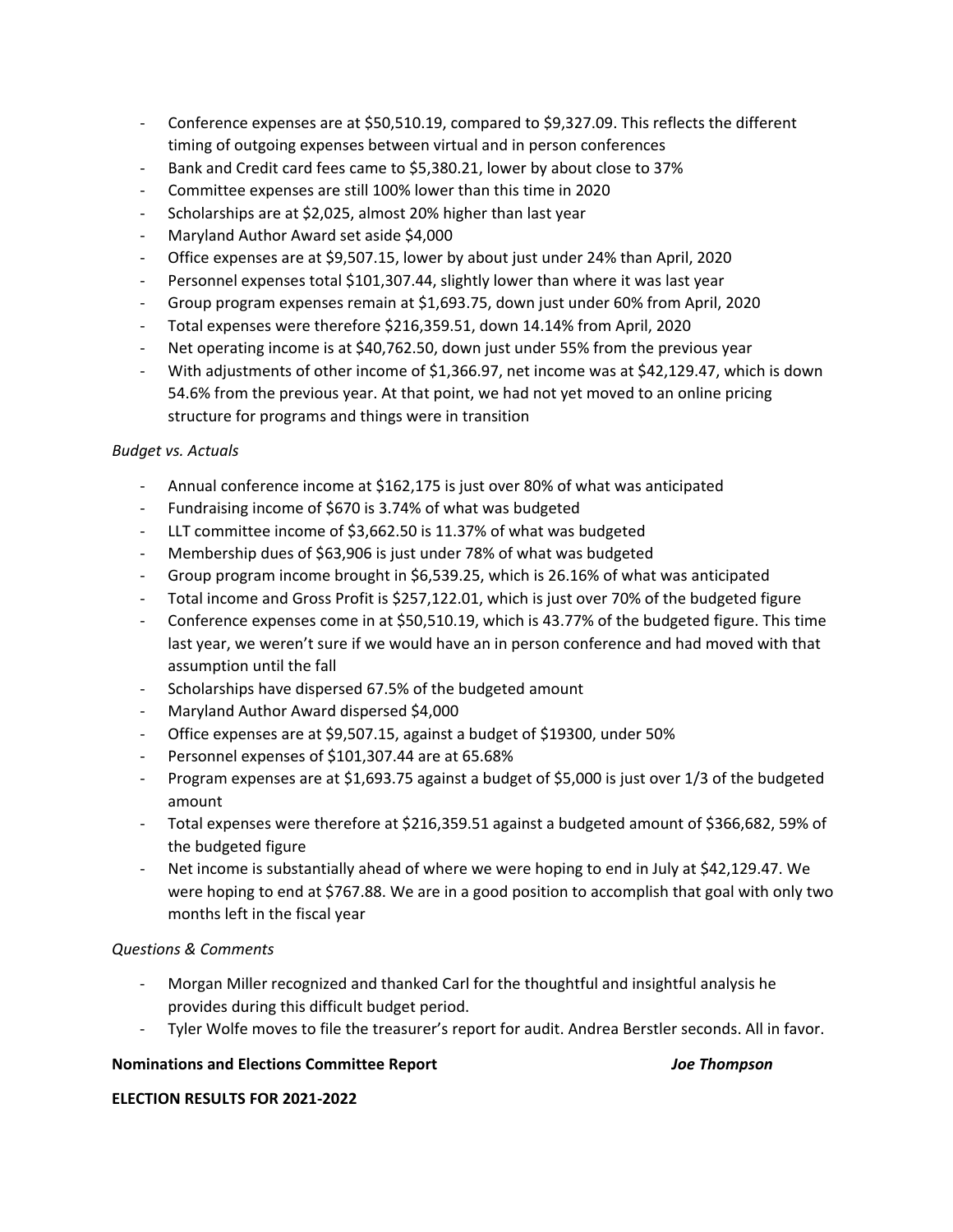**MLA Vice President/President-Elect -** Naomi Keppler **MLA Treasurer -** Carl Olson **ACRL-MD Vice President/President-Elect -** Bria Sinnott **ACRL-MD Secretary -** Brianna Hughes **CSD Vice President/President-Elect -** Summer Rosswog **CSD Secretary -** Katelyn McLimans **LDD Vice President/President-Elect -** Suzanne Terry **LDD Secretary -** Rhiannon George **PSD Vice President/President-Elect -** Jennifer Jones **PSD Secretary -** Melissa Lauber **SSD Vice President/President-Elect -** Chelsea Shockley **SSD Secretary -** Gabriel Jones

### **2021 Annual Conference Committee Report** *Tyler Wolfe*

- Tyler has been hearing good things and enjoying the sessions he has attended
- With the virtual conference, we had fewer expenses and amazing speakers
- The committee was amazing with many jumping in to take over important tasks
- Megan Sutherland did an amazing job as conference co-chair
- Eric Thomas was an incredible highlight of the conference. Tyler suggests everyone go back and watch the recording of this session

### **2022 Annual Conference Committee Announcements** *Megan Sutherland*

- It's been a fantastic conference. If you have ideas about next year, we'd love to have you on the conference committee – please reach out.
- Kelsey Hughes will be the conference co-chair
- June 16<sup>th</sup> at 1pm, the 2022 conference committee will meet
- A colleague who got involved last year said "I just wish I had done it sooner." Don't wait to get involved – we'd love to have you!

### **President's Report** *Morgan Miller*

- This was not the year Morgan anticipated when she ran for president in 2019
- Morgan discussed the difficulty of this year, marked by unexpected telework and quarantine
- We should celebrate the work we've accomplished, the hope ahead from vaccines, and the bold things we've done and said as libraries during this time
- Things have changed a great deal since she set her goals
- Nay Keppler and Tyler Wolfe set the standard for virtual library conferences. We weren't sure if we'd do any conference this time last year and now we've done two
- Margaret and Tyler set a goal for 150 attendees for this conference. Last time we checked in, we exceeded 475
- Nay Keppler, Ryan O'Grady, Bob Kuntz, and the whole technology committee worked to pivot and shift our conference model
- Joe Thompson launched a new weekly program helping people get to know MLA better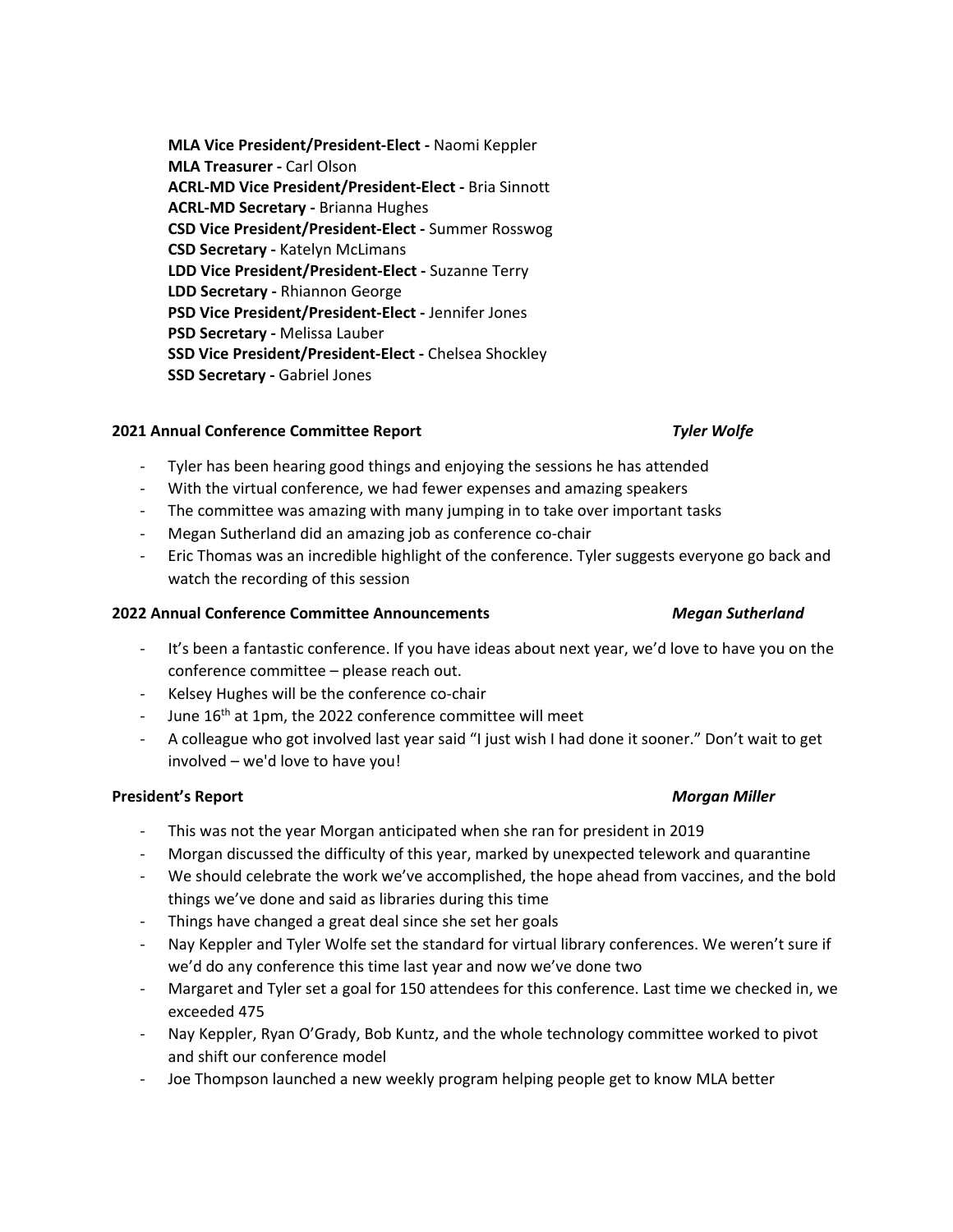- Thanks to all the committees and divisions for the wonderful programs they have put on during this time
- Thanks to Carl for all the work he has done to keep us on track financially, and to everyone who has renewed their membership and promoted membership to others to keep our organization on track.
- Early in the year, MLA put out a statement against racism on behalf of the association. Thanks to everyone for holding us to that statement and holding us accountable. In July, our Readers Advisory group launched a Black Authors Matter discussion. Michelle Hamiel has relaunched the EDI Task Force, increased its membership, and created the first Black Caucus of the Maryland Library Association
- Our legislative panel, under Andrea Berstler's leadership, has done a lot. They led a successful veto override for the Lifelong Learners act, which brings more per capita spending to libraries, more capital grant funds, and fine free for youth. They advocated for legislation strengthening libraries' rights for using eBooks, which passed.
- Natalie Edington has done a marvelous job keeping all of us connected to what is happening in the Federal levels
- Morgan thanked Kate Monagan and Sarah Biddinger for all the work they have done since Margaret's passing. Kate held so much of MLA all together during this time.
- She thanked the steering committee members for frequent meetings to figure out how to move things forward.
- Ryan O'Grady has been a wonderful interim director. The excellence of the conference is a testament to how outstanding he has been. MLA and Morgan are forever in his debt.
- This year, we did not get to the strategic plan. With everything that has happened, we extended that and will pass it off to the next executive director. We will continue working with what we have and adding to it. Mary Anne Bowman, our incoming president, will do an amazing job with it.
- We are on our way to forming the search committee for the new Executive Director.
- Thanks to Irene Padilla and the Maryland State Library for all their support during this time
- Thanks to the members and future members of MLA for creating such a wonderful association

# **Passing of the Gavel**

Morgan passed the virtual gavel over to Mary Anne Bowman

### **Vice President Elect's Report** *Mary Anne Bowman*

- Mary Anne thanks the steering committee and executive board for amazing work despite the difficulties of this year
- Thanks to Tyler and Megan for an awesome conference
- Kate, Sarah, and Ryan have been amazing these past few months
- This coming year, the biggest priority will be to hire the next executive director. Thanks to Morgan for getting that process started.
- Once the new executive director is on board, we will get the new strategic plan started
- We will continue to do all the great things we've been doing. The theme of her presidency will be "Keep Calm and Carry on."